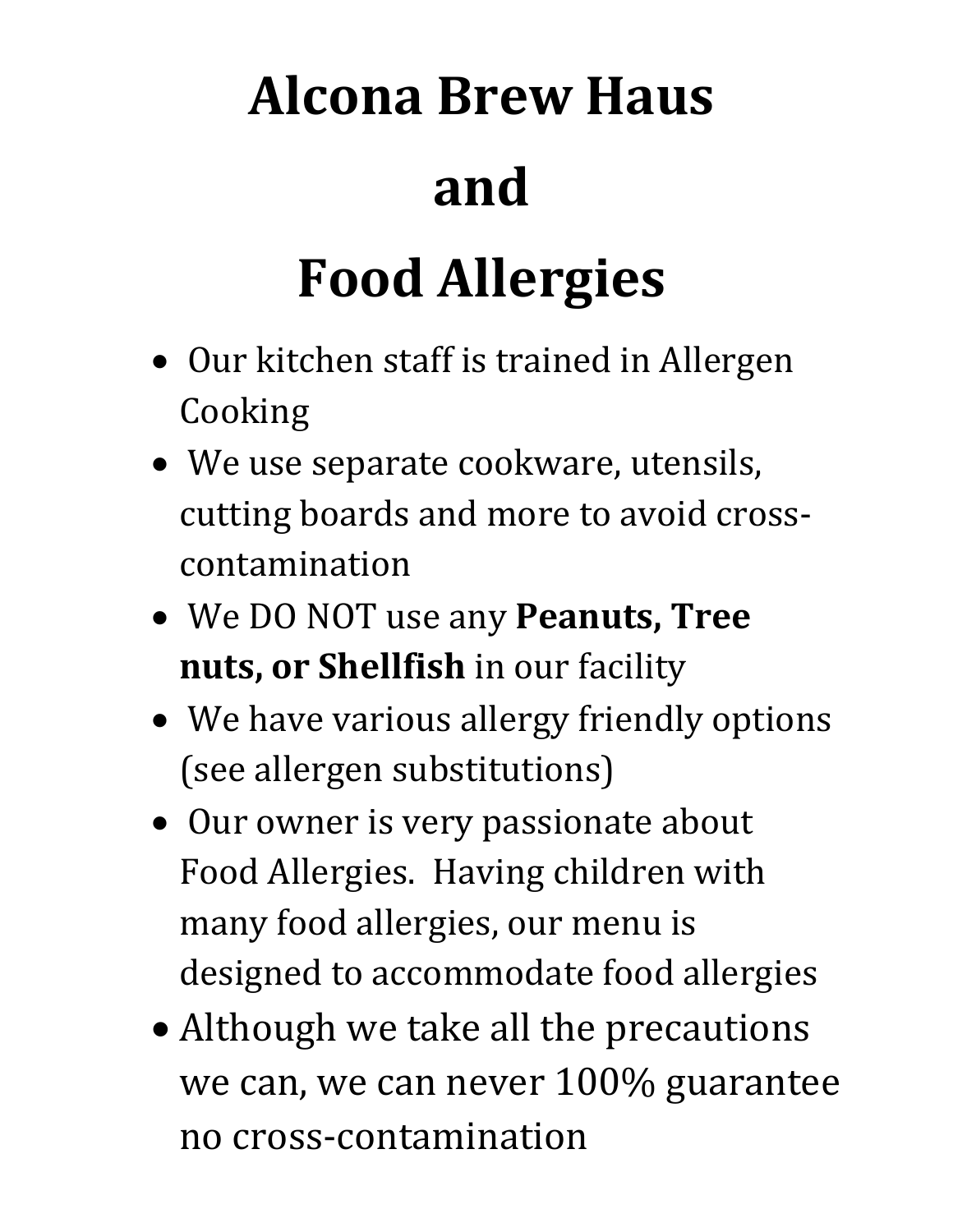| Allergens                                                                            | Dairy        | Eggs | Soy | య<br>Theat <i>i</i><br>Wheat <i>i</i><br>Eish<br>Eish |   | Shellfish | Peanuts | <b>Tree Nuts</b> | Sesame |  |
|--------------------------------------------------------------------------------------|--------------|------|-----|-------------------------------------------------------|---|-----------|---------|------------------|--------|--|
| <b>STARTERS</b>                                                                      |              |      |     |                                                       |   |           |         |                  |        |  |
| <b>Haus Pretzel ONLY</b>                                                             |              |      |     | $\checkmark$                                          |   |           |         |                  |        |  |
| See Cheddar Ale Dip                                                                  |              |      |     |                                                       |   |           |         |                  |        |  |
| Huron Whitefish Dip ONLY                                                             |              |      | *   |                                                       | ✔ |           |         |                  |        |  |
| See crackers                                                                         |              |      |     |                                                       |   |           |         |                  |        |  |
| <b>Breadsticks</b>                                                                   |              |      |     | $\checkmark$                                          |   |           |         |                  |        |  |
| <b>SALADS AND SOUPS</b>                                                              |              |      |     |                                                       |   |           |         |                  |        |  |
| <b>Tomato Bacon Wedge</b><br>Cheddar cheese<br>See dressing                          | $\checkmark$ |      |     |                                                       |   |           |         |                  |        |  |
| <b>Sturgeon Point Caesar</b>                                                         |              |      |     |                                                       |   |           |         |                  |        |  |
| Parmesan cheese                                                                      | $\sqrt{S}$   |      |     |                                                       |   |           |         |                  |        |  |
| See dressing                                                                         |              |      |     |                                                       |   |           |         |                  |        |  |
| <b>Brew Haus Soup will vary</b>                                                      |              |      |     |                                                       |   |           |         |                  |        |  |
| <b>OFF THE GRILL</b>                                                                 |              |      |     |                                                       |   |           |         |                  |        |  |
| Haynes Chicken Sandwich                                                              |              |      |     |                                                       |   |           |         |                  |        |  |
| <b>Bun</b>                                                                           |              |      |     | $\checkmark$                                          |   |           |         |                  |        |  |
| w/cheese                                                                             | $\sqrt{S}$   |      |     |                                                       |   |           |         |                  |        |  |
| Cooking oil                                                                          |              |      | *   |                                                       |   |           |         |                  |        |  |
| See Mayo                                                                             |              |      |     |                                                       |   |           |         |                  |        |  |
| <b>Classic Brew Burger</b>                                                           |              |      |     |                                                       |   |           |         |                  |        |  |
| $\bullet$ Bun                                                                        |              |      |     | $\checkmark$                                          |   |           |         |                  |        |  |
| <b>Burger</b>                                                                        |              |      | *   |                                                       | C |           |         |                  |        |  |
| Cooking oil                                                                          |              |      |     |                                                       |   |           |         |                  |        |  |
| <b>BBQ Bacon Burger</b>                                                              |              |      |     |                                                       |   |           |         |                  |        |  |
| <b>Bun</b>                                                                           |              |      |     | $\checkmark$                                          |   |           |         |                  |        |  |
| <b>Burger</b>                                                                        |              |      |     |                                                       | С |           |         |                  |        |  |
| Cheese                                                                               | $\checkmark$ |      |     |                                                       |   |           |         |                  |        |  |
| <b>Bacon</b>                                                                         |              |      | *   |                                                       |   |           |         |                  |        |  |
| Cooking oil                                                                          |              |      |     |                                                       |   |           |         |                  |        |  |
| See BBQ sauce                                                                        |              |      |     |                                                       |   |           |         |                  |        |  |
| Mushroom & Swiss Burger                                                              |              |      |     |                                                       |   |           |         |                  |        |  |
| <b>Bun</b>                                                                           |              |      |     | $\sqrt{s}$                                            |   |           |         |                  |        |  |
| <b>Burger</b>                                                                        |              |      |     |                                                       | C |           |         |                  |        |  |
| <b>Cheese</b>                                                                        | $\checkmark$ |      | *   |                                                       |   |           |         |                  |        |  |
| Cooking oil                                                                          |              |      |     |                                                       |   |           |         |                  |        |  |
| C= Worchester sauce used in cooking<br>$\checkmark$ = contains allergen<br>$\bullet$ |              |      |     |                                                       |   |           |         |                  |        |  |
| $M =$ may contain due to manufacturing                                               |              |      |     |                                                       |   |           |         |                  |        |  |
| $S =$ See Allergen substitutions                                                     |              |      |     |                                                       |   |           |         |                  |        |  |
| = The only soy-derived ingredient is highly refined soybean oil                      |              |      |     |                                                       |   |           |         |                  |        |  |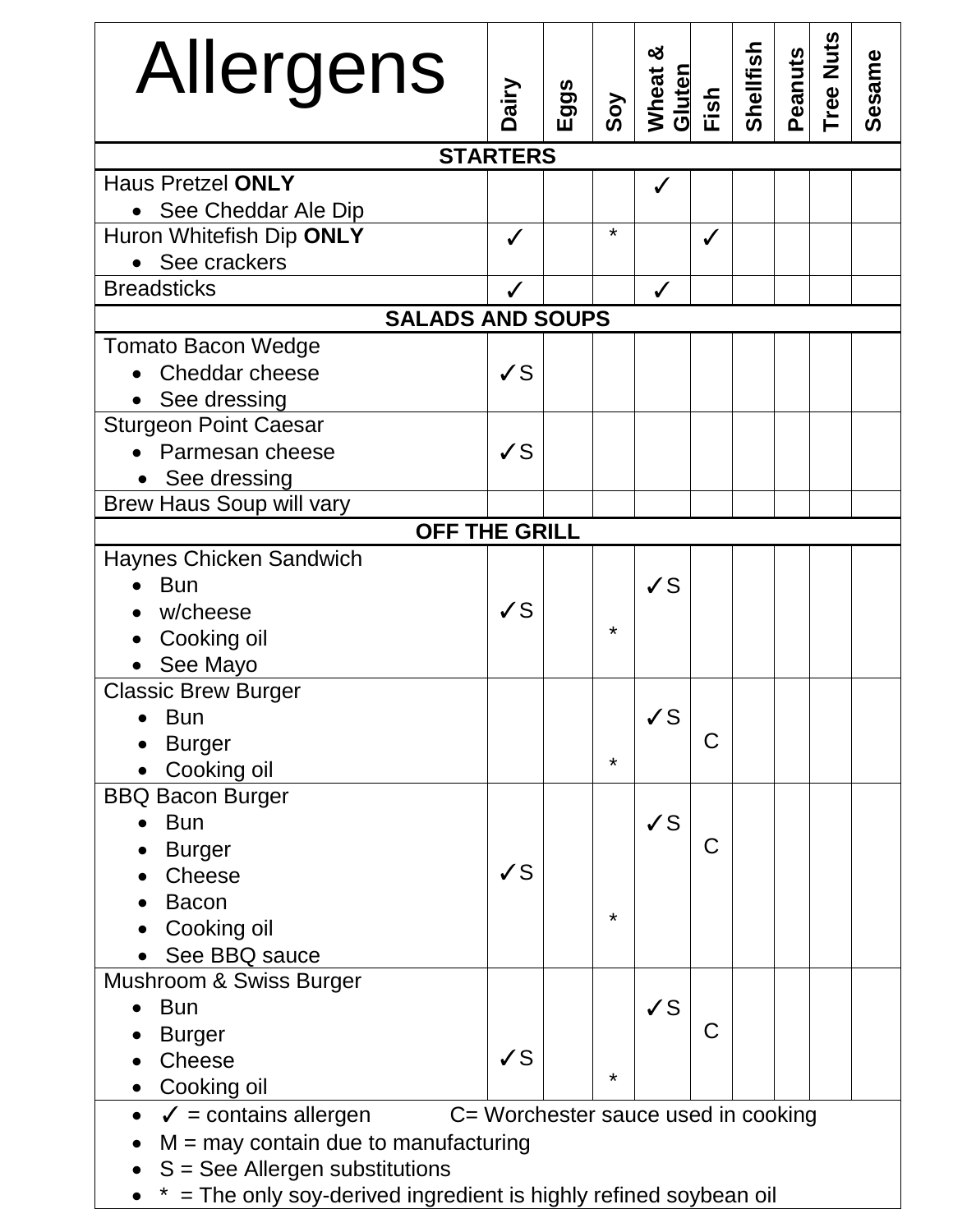| Allergens                                                                                                                                                                                                                               | Dairy        | Eggs         | Soy               | య<br>Wheat<br>Gluten<br>Fish |  | Shellfish | Peanuts | <b>Tree Nuts</b> | Sesame |
|-----------------------------------------------------------------------------------------------------------------------------------------------------------------------------------------------------------------------------------------|--------------|--------------|-------------------|------------------------------|--|-----------|---------|------------------|--------|
| OFF THE GRILL CONTINUED                                                                                                                                                                                                                 |              |              |                   |                              |  |           |         |                  |        |
| Veggie Burger<br><b>Bun</b><br><b>Veggie Patty</b><br><b>Provolone Cheese</b><br>Glennie<br><b>Pulled Pork</b><br><b>Bun</b><br>See BBQ sauce<br>See Slaw                                                                               | $\checkmark$ |              | $\checkmark$      | ✓S<br>$\checkmark$           |  |           |         |                  |        |
| OFF THE PRESS                                                                                                                                                                                                                           |              |              |                   |                              |  |           |         |                  |        |
| <b>Curran Cuban</b><br>Ciabatta<br><b>Brisket</b><br>Capicola<br><b>Swiss Cheese</b><br>Cooking oil<br><b>Mustard</b><br>Lincoln<br>Ciabatta<br>Chicken breast deli meat<br><b>Bacon</b><br><b>Provolone Cheese</b><br>Cooking oil      |              |              | $\star$<br>*      | $\checkmark$<br>$\checkmark$ |  |           |         |                  |        |
|                                                                                                                                                                                                                                         | <b>SIDES</b> |              |                   |                              |  |           |         |                  |        |
| <b>Haus fries</b><br>• Fryer oil (canola)<br><b>Sweet Potato Fries GF</b><br>Cooked in fryer w/gluten items<br>• Fryer oil (canola)                                                                                                     |              |              |                   | ✓                            |  |           |         |                  |        |
| <b>Brew Haus slaw</b><br>Harbor bacon and beans<br><b>Baked Potato</b><br><b>Brussel Sprouts</b>                                                                                                                                        |              | $\checkmark$ | $\checkmark$<br>* |                              |  |           |         |                  |        |
| Cooking oil<br>C= Worchester sauce used in cooking<br>$\checkmark$ = contains allergen<br>$M =$ may contain due to manufacturing<br>$S =$ See Allergen substitutions<br>= The only soy-derived ingredient is highly refined soybean oil |              |              |                   |                              |  |           |         |                  |        |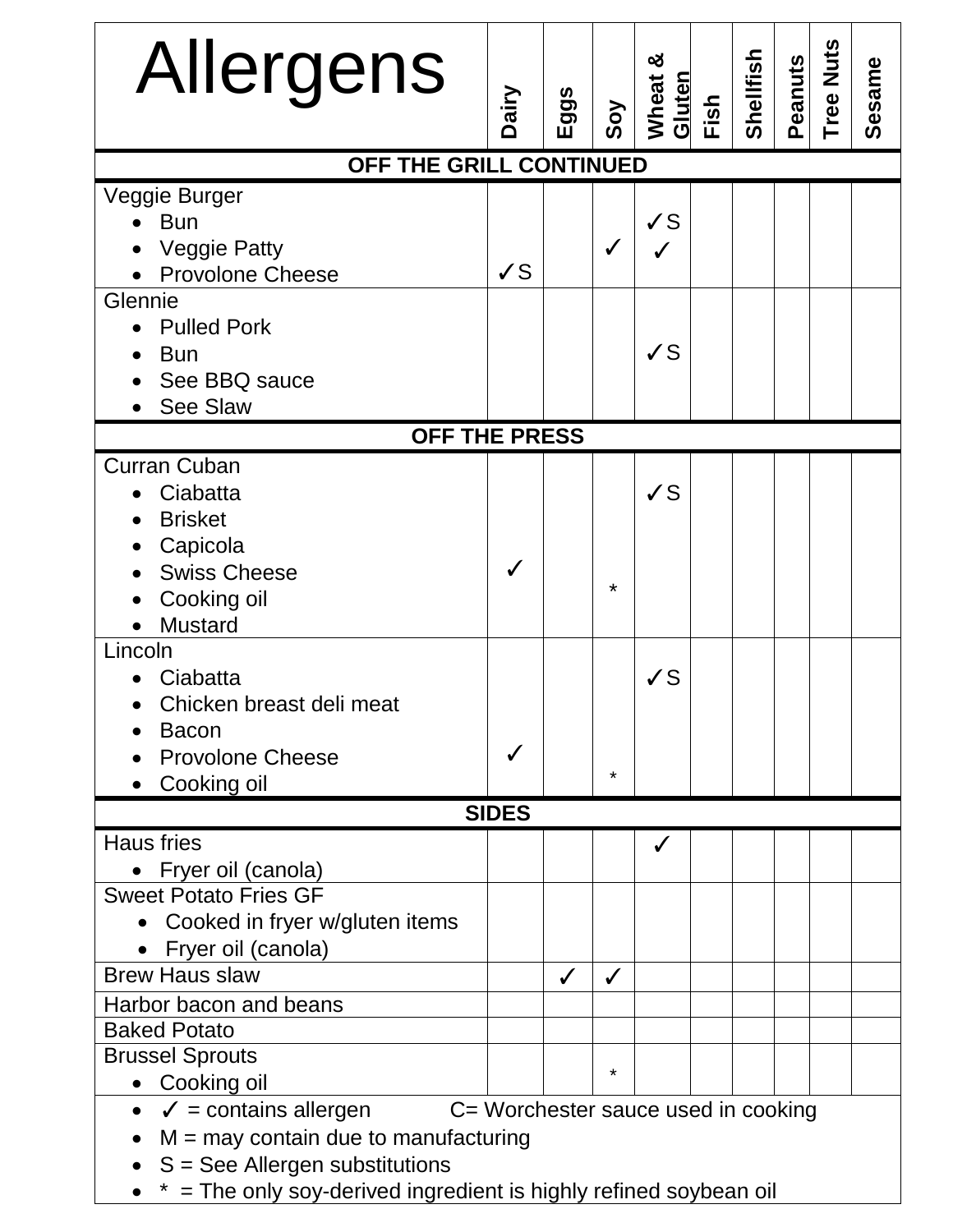| Allergens                                                                                                                                                                                                                | Dairy        | ggs<br>ய     | Soy          | ఱ<br>Wheat<br>Gluten<br>Fish |   |  | Shellfish<br>Peanuts | Tree Nuts | Sesame |  |
|--------------------------------------------------------------------------------------------------------------------------------------------------------------------------------------------------------------------------|--------------|--------------|--------------|------------------------------|---|--|----------------------|-----------|--------|--|
| <b>CRAFTED ENTREES</b>                                                                                                                                                                                                   |              |              |              |                              |   |  |                      |           |        |  |
| <b>Brisket</b>                                                                                                                                                                                                           |              |              |              |                              |   |  |                      |           |        |  |
| <b>Haus Ribs</b>                                                                                                                                                                                                         |              |              |              |                              |   |  |                      |           |        |  |
| <b>Slow Roasted Pulled Pork</b>                                                                                                                                                                                          |              |              |              |                              |   |  |                      |           |        |  |
| Walleye                                                                                                                                                                                                                  |              |              |              |                              | ✓ |  |                      |           |        |  |
| <b>Breading</b>                                                                                                                                                                                                          |              |              | *            | ✓                            |   |  |                      |           |        |  |
| Cooking oil                                                                                                                                                                                                              |              |              |              |                              |   |  |                      |           |        |  |
| <b>Smothered Chicken</b>                                                                                                                                                                                                 |              |              |              |                              |   |  |                      |           |        |  |
| <b>Swiss or Cheddar Cheese</b>                                                                                                                                                                                           |              |              | $\star$      |                              |   |  |                      |           |        |  |
| Cooking oil                                                                                                                                                                                                              | <b>PIZZA</b> |              |              |                              |   |  |                      |           |        |  |
| Varies                                                                                                                                                                                                                   | $\sqrt{s}$   |              |              | $\sqrt{s}$                   |   |  |                      |           |        |  |
| <b>KIDS MENU</b>                                                                                                                                                                                                         |              |              |              |                              |   |  |                      |           |        |  |
| <b>Chicken Tenders</b>                                                                                                                                                                                                   |              |              |              | $\checkmark$                 |   |  |                      |           |        |  |
| <b>Cheese Pizza</b>                                                                                                                                                                                                      |              |              | M            | ✓                            |   |  |                      |           |        |  |
| Mini Cheeseburgers                                                                                                                                                                                                       |              |              |              | $\checkmark$                 |   |  |                      |           |        |  |
| <b>Grilled Cheese</b>                                                                                                                                                                                                    |              |              |              | $\checkmark$                 |   |  |                      |           |        |  |
| <b>Haus Fries</b>                                                                                                                                                                                                        |              |              |              | ✔                            |   |  |                      |           |        |  |
| <b>CONDIMENTS/SAUCES/DRESSINGS</b>                                                                                                                                                                                       |              |              |              |                              |   |  |                      |           |        |  |
| <b>Balsamic vinegar</b>                                                                                                                                                                                                  |              |              | ✔            |                              |   |  |                      |           |        |  |
| BBQ sauce hot, smoky or sweet                                                                                                                                                                                            |              |              |              |                              |   |  |                      |           |        |  |
| Bleu cheese dressing                                                                                                                                                                                                     | ✓            | $\checkmark$ | $\checkmark$ |                              |   |  |                      |           |        |  |
| Caesar dressing                                                                                                                                                                                                          | ✓            | ✓            | ✓            |                              |   |  |                      |           |        |  |
| Cajun buffalo sauce                                                                                                                                                                                                      |              |              |              |                              |   |  |                      |           |        |  |
| Caribbean jerk sauce                                                                                                                                                                                                     | $\checkmark$ |              | $\checkmark$ |                              |   |  |                      |           |        |  |
| <b>Cheddar Ale Dip</b>                                                                                                                                                                                                   | ✓            |              |              | $\checkmark$                 |   |  |                      |           |        |  |
| Chipotle mayo                                                                                                                                                                                                            |              | $\checkmark$ | $\checkmark$ |                              |   |  |                      |           |        |  |
| Croutons                                                                                                                                                                                                                 |              |              |              | $\checkmark$                 |   |  |                      |           |        |  |
| Mayo                                                                                                                                                                                                                     |              | $\checkmark$ | $\checkmark$ |                              |   |  |                      |           |        |  |
| Pizza sauce                                                                                                                                                                                                              |              |              |              |                              |   |  |                      |           |        |  |
| Ranch dressing                                                                                                                                                                                                           | $\checkmark$ |              | $\checkmark$ |                              |   |  |                      |           |        |  |
| Sandy's dressing                                                                                                                                                                                                         |              | $\checkmark$ | $\checkmark$ |                              |   |  |                      |           |        |  |
| Thousand Island dressing                                                                                                                                                                                                 |              |              |              |                              |   |  |                      |           |        |  |
| C= Worchester sauce used in cooking<br>$\checkmark$ = contains allergen<br>$M =$ may contain due to manufacturing<br>$S =$ See Allergen substitutions<br>= The only soy-derived ingredient is highly refined soybean oil |              |              |              |                              |   |  |                      |           |        |  |